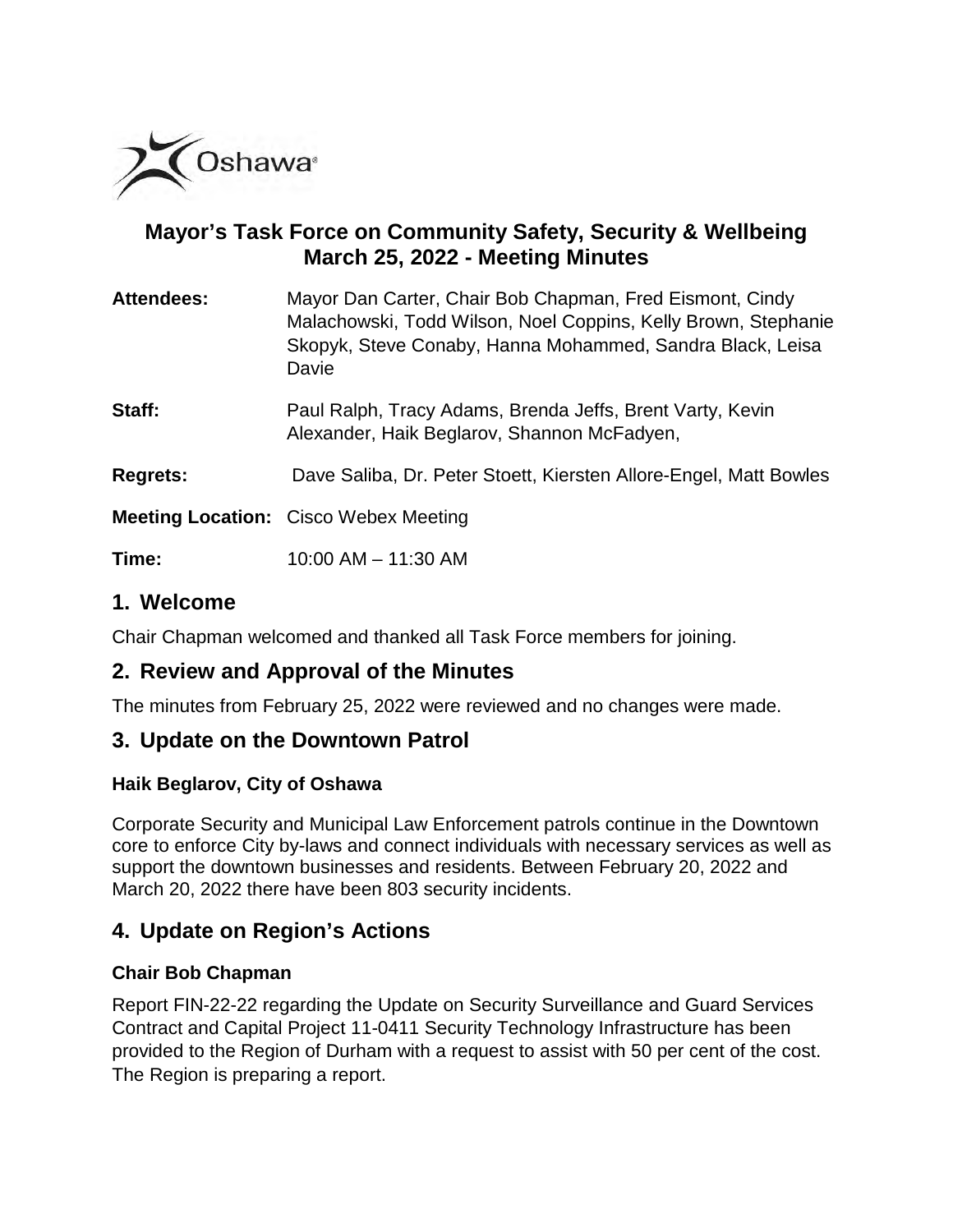The Region has agreed to share the cost of the City's clean-up program in 2022.

CAREA has received funding from the Region, which will allow outreach workers to work a night shift, working in partnership with the City's By-law and Corporate Security officers and will have ability to connect individuals with appropriate resources.

The Micro Home Project is doing very well. The first five individuals moved into micro homes a few weeks ago, and one of those five individuals have already moved on to regular housing (Rent Geared to Income Housing "RGI"), making it the first success story of the program. The next five individuals will be moving in Monday, April 4. Mayor Carter and Chair Chapman continue to push other Durham municipalities to identify future micro home sites.

A Code of Conduct is currently in place for individuals requiring social services, with the intention to eliminate unwanted behavior. Service restrictions have already begun for individuals who have breached their Code of Conduct.

The Addiction Program and overnight shelter program at Mission United, which started in January has received additional funding from the Ministry of Health which now allows for the treatment of up to 40 individuals.

### **Cindy Malachowski, Lord Simcoe Place**

Voiced concerns regarding the Code of Conduct that is in place. Specifically, the use of public washrooms and asked that it be considered noting individuals are now approaching Downtown businesses as they are being turned away by local services.

### **Kelly Brown, Region of Durham - Primary Care Outreach Program**

Kelly Brown will follow up with volunteers to ensure accurate communications are being disseminated to individuals seeking social services as they are allowed to use the washrooms at Mission United.

# **5. Update on City's Actions**

### **Tracy Adams, City of Oshawa**

City staff continue to implement the various action items listed in the Council Approved Report CNCL-21-72, specifically the following items with a goal of reporting to the Corporate Services Committee in June or September 2022:

- Item #25 A Property Beautification By-law which will address property standards and lot maintenance issues with a goal of a shorter service timeline;
- Item #27 Vacant Building Registry processes are being investigated and staff are working with the City's legal team with hopes to establish a registry in Oshawa; and
- Item #31- Address retailers and the need to have a shopping cart management plan.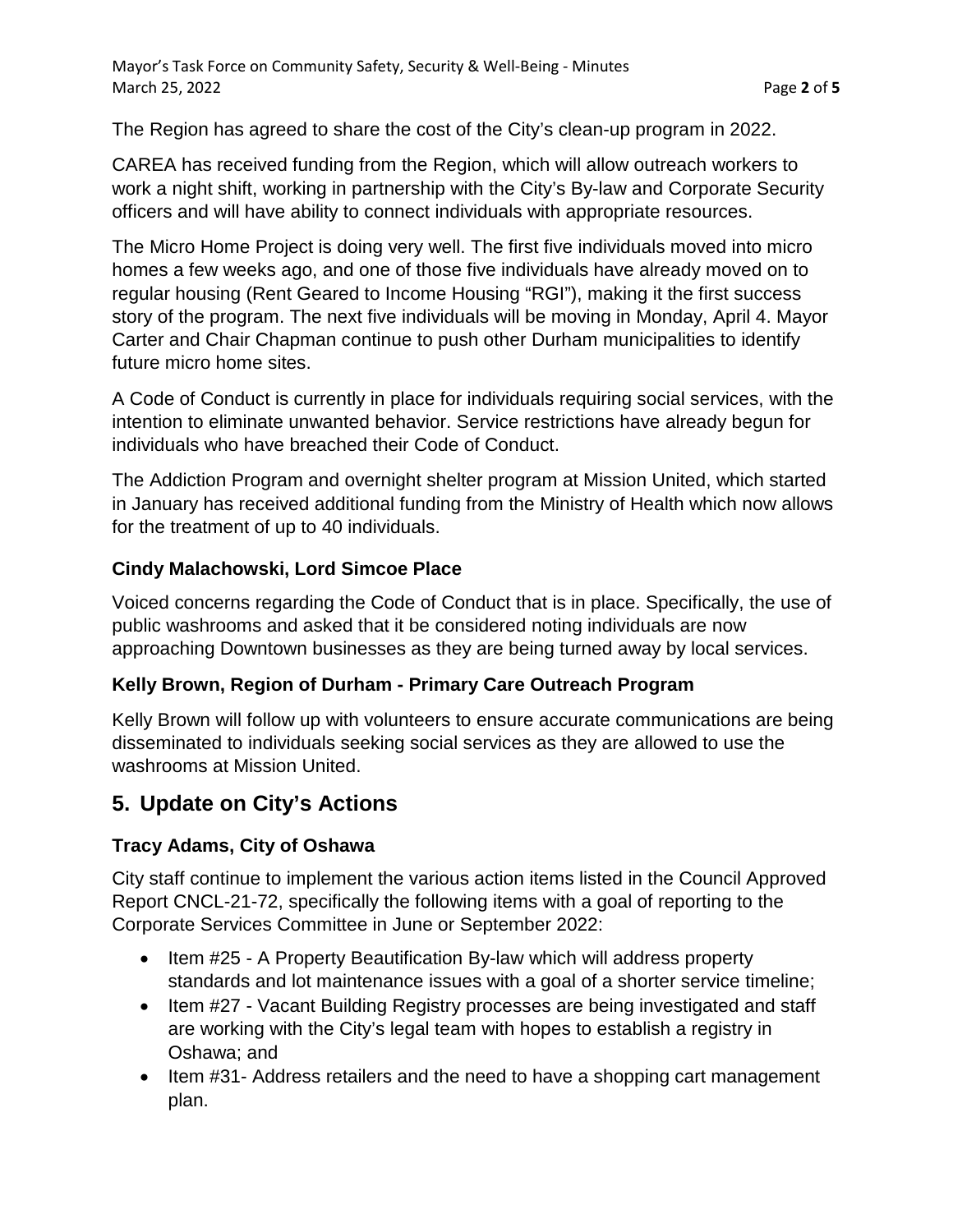### **Kevin Alexander, City of Oshawa**

The implementation of the Downtown CCTV Project will start mid-April in partnership with D.R.P.S. beginning with Parking Garages 1 (Centre Street) and 3 (Mary Street).

# **6. Other business as brought up by Task Force Members**

### **Todd Wilson, D.R.P.S.**

Staff Sergeant Wilson gave a brief update on the Summer Downtown Patrol plans, which will be finalized in April.

### **Steve Conaby, Greater Oshawa Chamber of Commerce**

Steve Conaby relayed discussions from the recent Chamber meeting, including the importance of Downtown revitalization, City events and building a positive Downtown image now that we are at the end of COVID-19.

#### **Mayor Dan Carter**

Mayor Carter gave an update on his work with the Chamber of Commerce, the City's Economic Development Team and the Downtown Oshawa Business Alliance ("D.O.B.A.") including the following:

- information sharing with D.O.B.A.;
- the future of tourism in Oshawa and what it will look like;
- a planned convocation ceremony in partnership with Durham College, Trent and Ontario Tech Universities;
- funding opportunities for events involving input from the business community;
- a celebration of new businesses in the Downtown core and support for those businesses; and
- the return of City led events such as Kars on King, Peony Festival, etc.

Also, 80 Bond Street will have approximately 1,000 residents move in June and July of this year.

### **Sandra Black, OSCC55+**

Sandra Black expressed thanks on behalf of OSCC55+, Sunrise Seniors Place, Robert McLaughlin Gallery and Oshawa Public Libraries regarding the positive impact of the Downtown Patrols. In addition, the OSCC55+ is planning the Swing into Summer event, which will be held on June 1 at Memorial Park.

#### **Hannah Mohommed, Region of Durham**

Hannah Mohommed gave a brief update on the Region's Community Safety and Well-Being Initiatives noting that the GTHA Symposium is being planned with an event date in June. A Community Safety and Well-Being Area Municipal working group has been established and are looking to schedule their first meeting in April. The Region's internal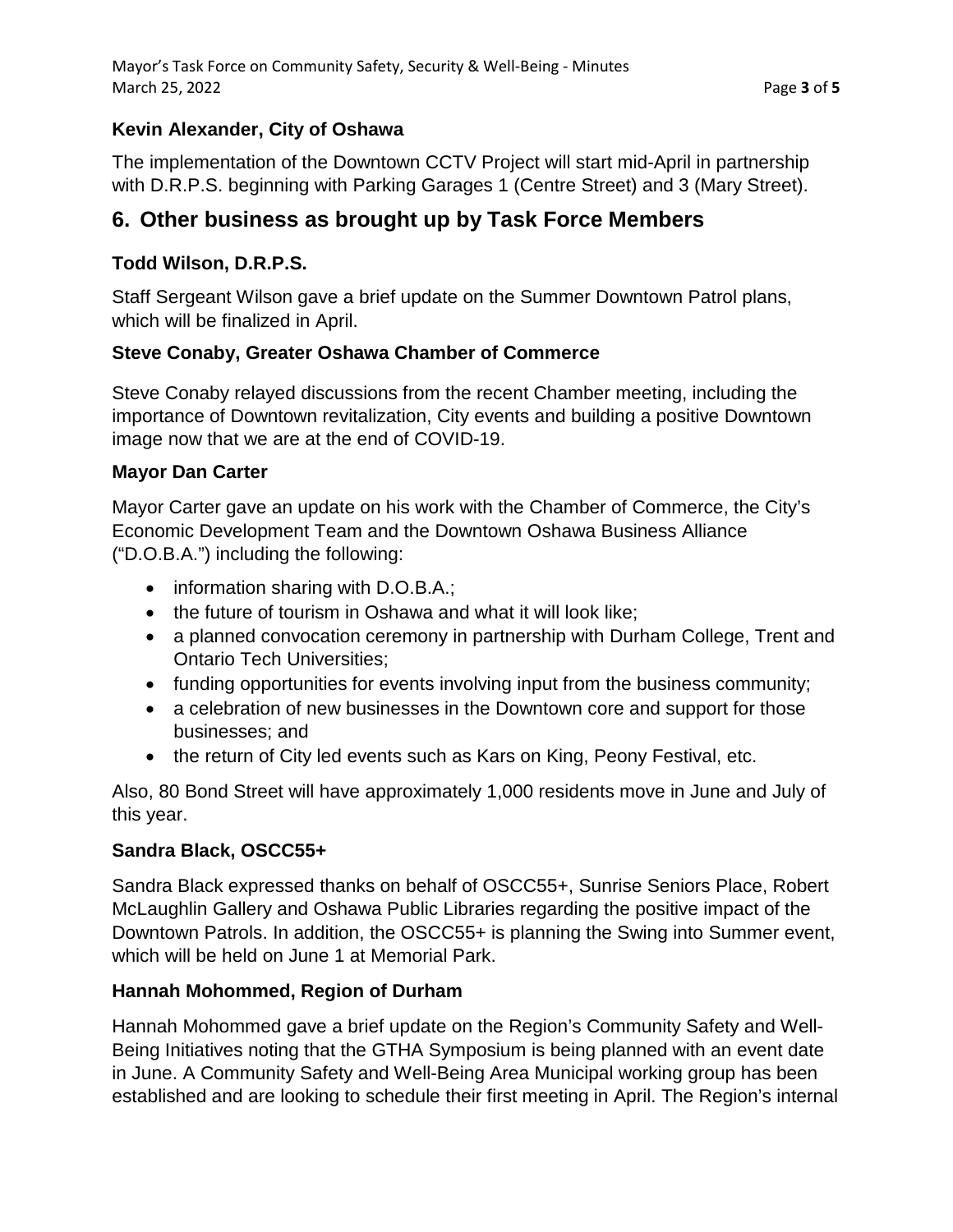Community Safety and Well-Being working group has also been established. Lastly, the Region is working with area municipalities to develop evaluation metrics that will align with the Region's Action Plan.

### **Kelly Brown, Region of Durham - Primary Care Outreach Program**

PCOP continues to engage individuals who are reluctant to use program services. There have been more scheduled visits with newly housed individuals allowing program staff to assess the needs of each individual, with a main focus on preventing feelings of isolation as well as staying connected. Kelly Brown noted with the additional funding received, there will be additional staff and hours added to the program as well as the enhancement of mental health with addiction outreach, which will consist of two additional social workers who can support PCOP.

### **Stephanie Skopyk, Mission United/CMHA Durham**

Stephanie Skopyk updated Task Force Members on the Sustainability Funding proposal and provided an update on staff establishing workflows to ensure individuals are getting proper treatment as well as connecting them with resources after they leave treatment facilities, including housing. Mission United is expanding their partnership with EMS Services to facilitate healthcare access to items that are otherwise difficult for individuals to access.

### **Noel Coppins, RE/MAX Jazz**

Noel Coppins encouraged Task Force Members to use the City's Community Event Calendar when planning events and to share as much information, as early as possible to help spread the word to community members and to promote Oshawa.

### **Shannon McFadyen, City of Oshawa**

Shannon McFadyen reminded Task Force Members that weekly emails are populated to subscribers of the Community Events Calendar and will reach out to the City's events team to ensure upcoming events are updated as early as possible.

### **Fred Eismont, Resident**

There is a noticeable improvement on the shopping cart cleanup behind Costco, No-Frills and the Michael Starr Trail. Residents are excited about next year's planned paving of the Michael Starr Trail and are hoping that this year's Peony Festival is promoted beyond the City of Oshawa.

### **Cindy Malachowski, Lord Simcoe Place**

Cindy Malachowski has been reaching out to businesses in other municipalities to find out creative solutions to some of the common issues faced. Cindy acknowledged and expressed gratitude to the Mayor for his commitment and the support that has been